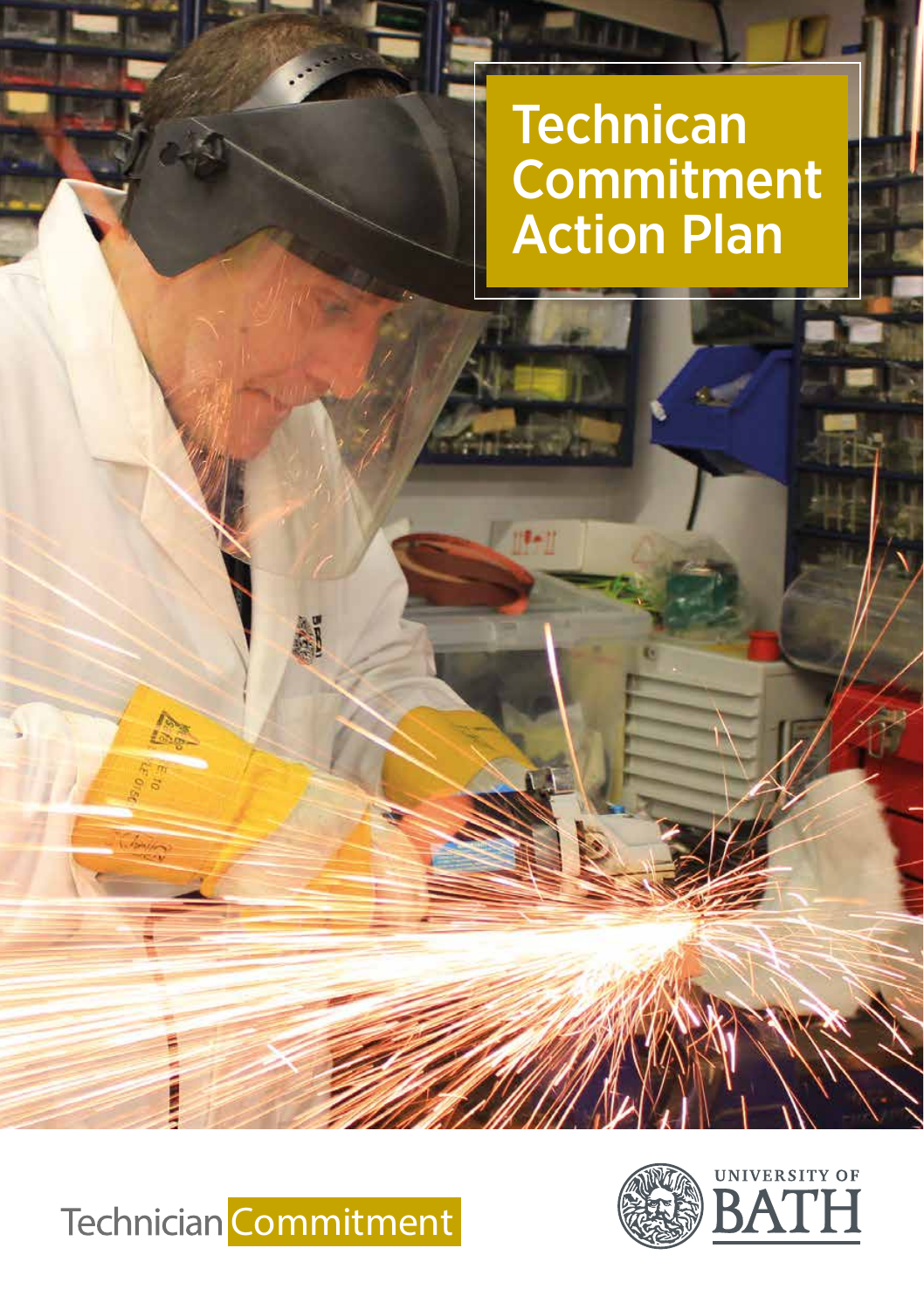### Introduction



The Technician Commitment is a university and research institution initiative supported by the Science Council and the Technicians Make It Happen campaign.

The commitment includes four key areas.

#### **Visibility**

Ensure that all technicians within the organisation are identifiable and that the contribution of technicians is visible within and beyond the institution.

#### **Recognition**

Support technicians to gain recognition through professional registration and external awards schemes.

#### Career Development

Enable career progression opportunities for technicians through the provision of clear, documented career pathways.

#### Sustainability

Ensure the future sustainability of technical skills across the organisation and that technical expertise is fully utilised.

#### Evaluating Impact

The fifth theme, Evaluating Impact, requires institutions to regularly assess the impact of actions taken in support of the Commitment to ensure their effectiveness.

"We are proud to be one of the 83 institutions, along with our GW4 partners, that have signed up to the Technician Commitment. This is a great opportunity for us to support a key area that will improve and safeguard vital technical skills.

Our technicians are a highly valued and crucial part of the excellent teaching and research that takes place at the University, and this commitment will help the University provide the visibility, recognition, career development and sustainability they deserve."

Jonathan Knight Pro-VC for Research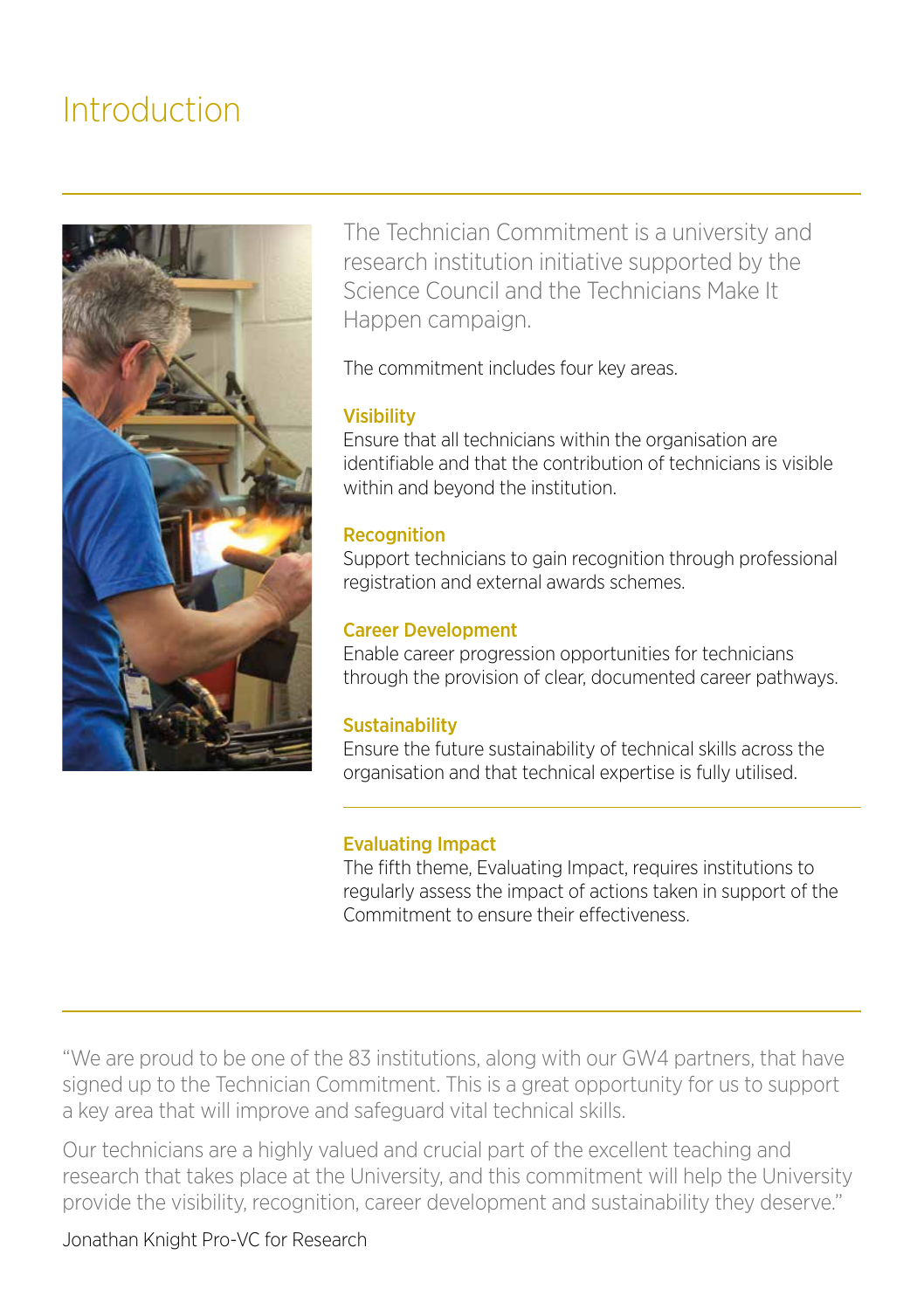## University of Bath Technician Commitment 24-month action plan

Finalise and launch webpages for technical staff:

- Complete online profiles for technical staff
- Promote Continuing Professional Development information & opportunities
- Promote professional registration information
- Technicians' blog
- Relevant links for technicians
- Communications plan
- Award schemes information

**2**

**1**

Continue to promote our technical service, as per the communications plan developed as part of the Technical Progression Project

**3**

Annual technical conference

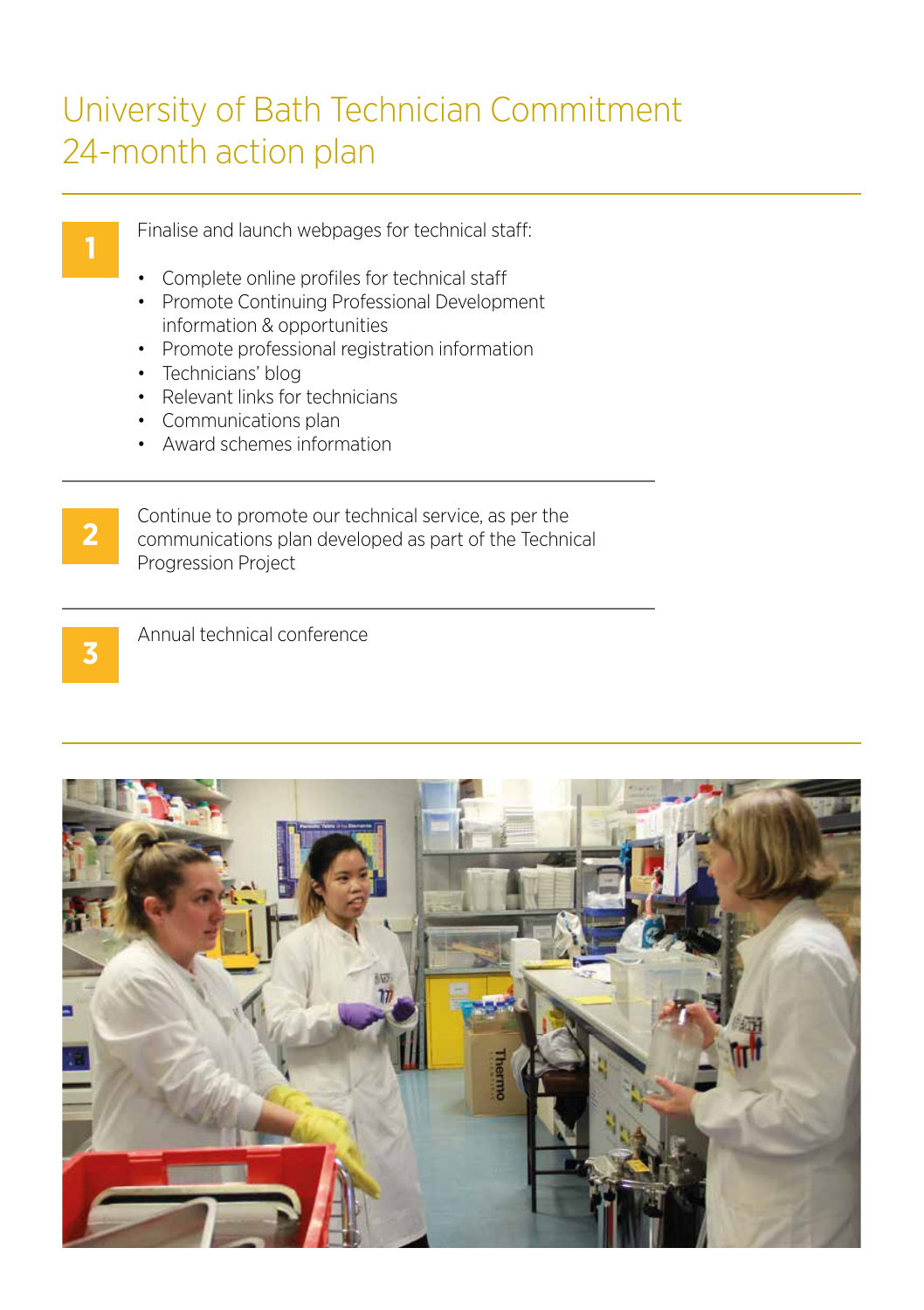| ÷      |
|--------|
| $\sim$ |
|        |
|        |

Our 'Technical Working Charter' is a working agreement that was drafted as part of the Technical Progression Project. The charter sets expectations between technical teams and staff and will be consulted on, finalised and implemented.

**5**

**6**

Work with the Comms team to improve the capture of technical staff on University-wide email lists

Review policy for acknowledgement in research publications to ensure consistency and fair attribution across the institution



Technical Representation:

- Technical staff will be represented on Departmental Executives and/or Departmental staff meetings
- Technical staff will be represented on University Athena Swan self-assessment team

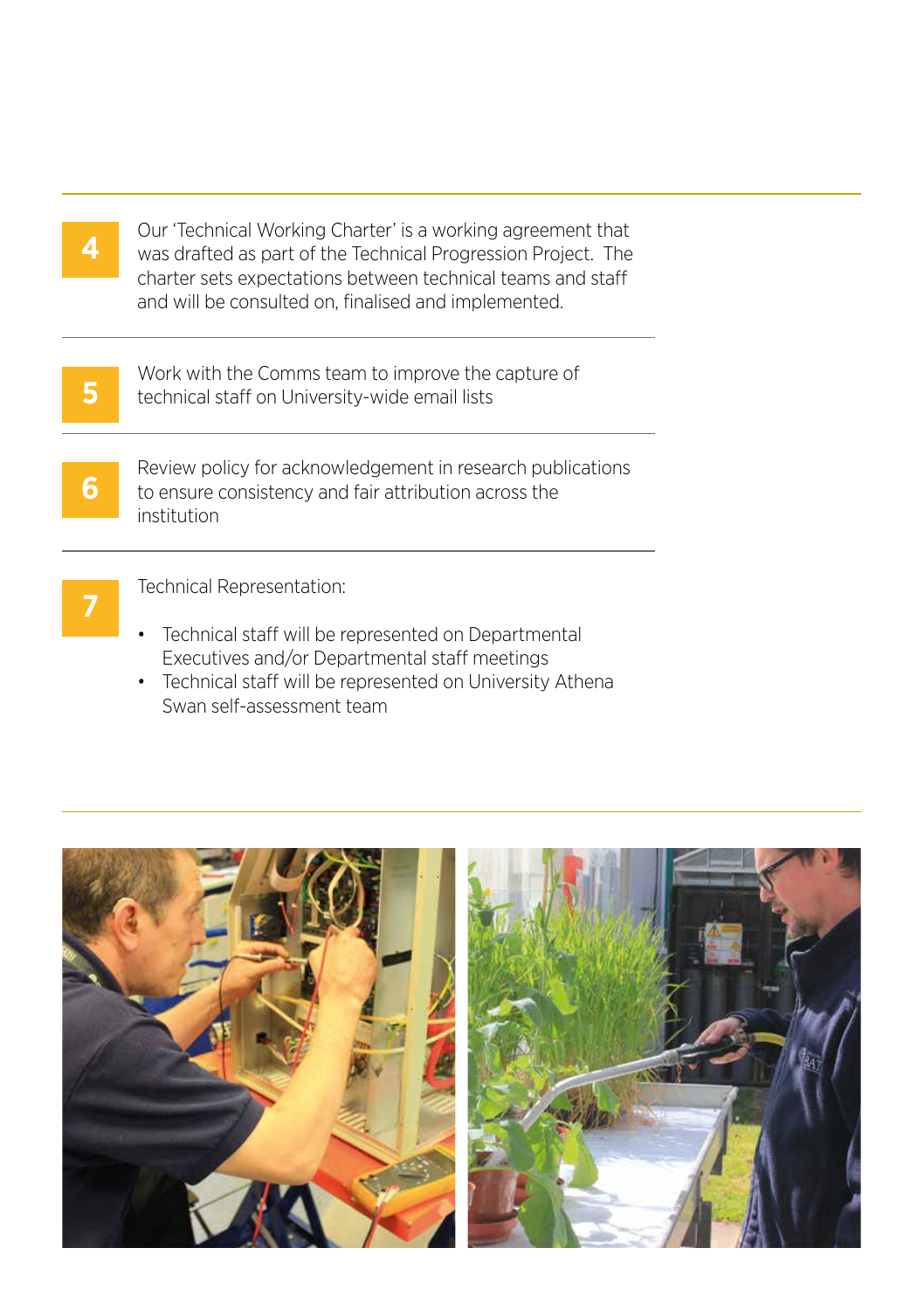Ensure that there is a standardised technical staff induction process (e.g. including core skills/H&S training, set up web profile & photo taken, tech email lists/forums, introduction to Technician Commitment)

Improve support for, and communication with, technical staff outside of core faculty teams by establishing management links with senior technical staff. (e.g. grant funded technicians reporting to PIs will be line managed by Faculty Technical Managers) **9**



**8**

Re-join HEaTED



Award Schemes

- Promote existing internal & external award opportunities for technical staff
- Investigate new internal categories for technical staff



"There are a lot of unsung technical team heroes behind the scenes, and the Technician Commitment initiative will allow their contribution to be recognised at a University level. I love that our action plan stems directly from the very people who it will have a positive impact on."

Dr Marianne Harkins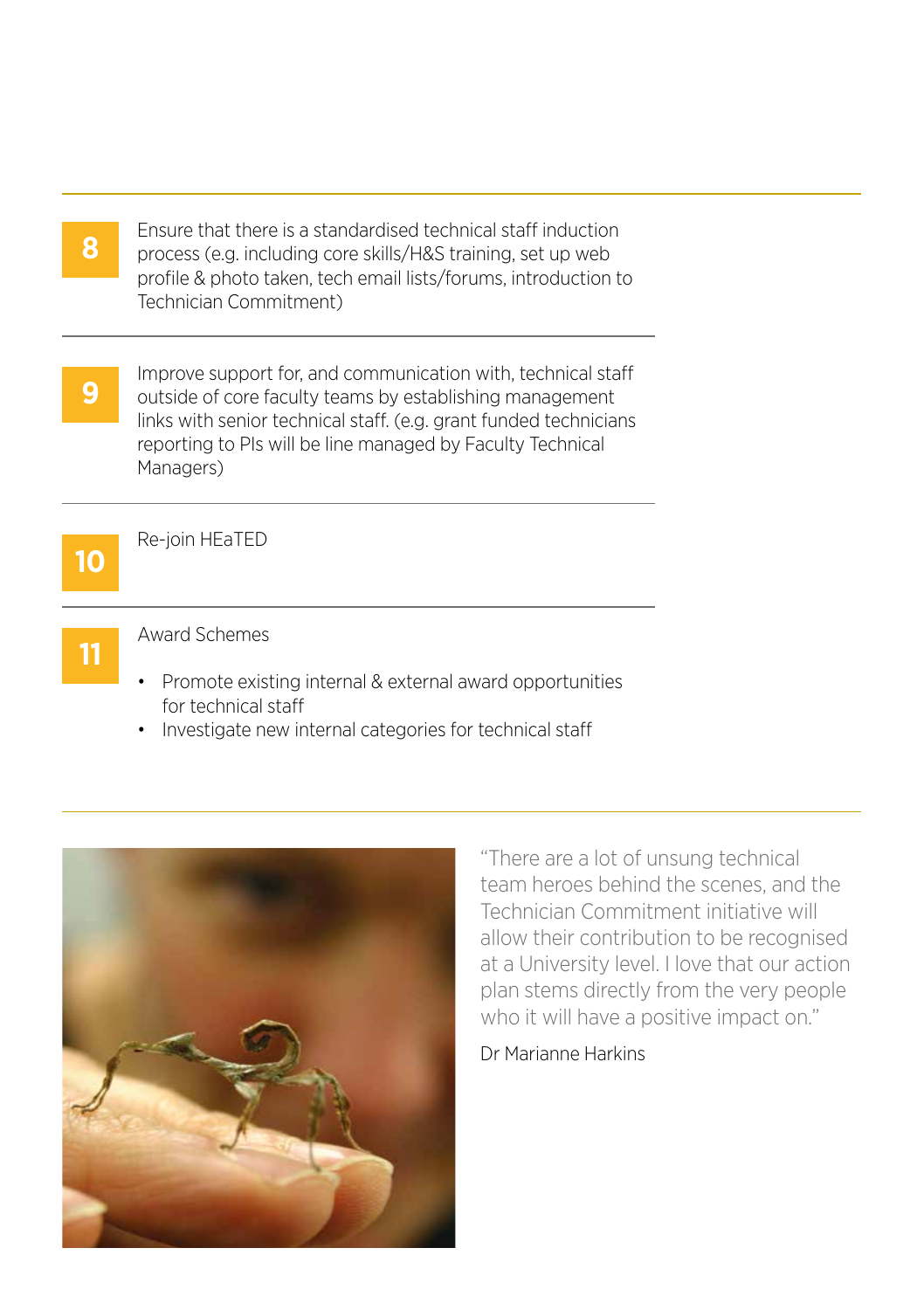| 12 | Promote professional registration and achieve Employer<br>Champion status                              |
|----|--------------------------------------------------------------------------------------------------------|
| 13 | Technical Leaders Network programme                                                                    |
| 14 | Career framework will be finalised and communicated                                                    |
| 15 | Finalise and publish standardised job descriptions                                                     |
| 16 | Recruitment – review success of changes to adverts & JDs                                               |
|    | Skills audit carried out to map the existing skills we have<br>in-house and identify areas of weakness |

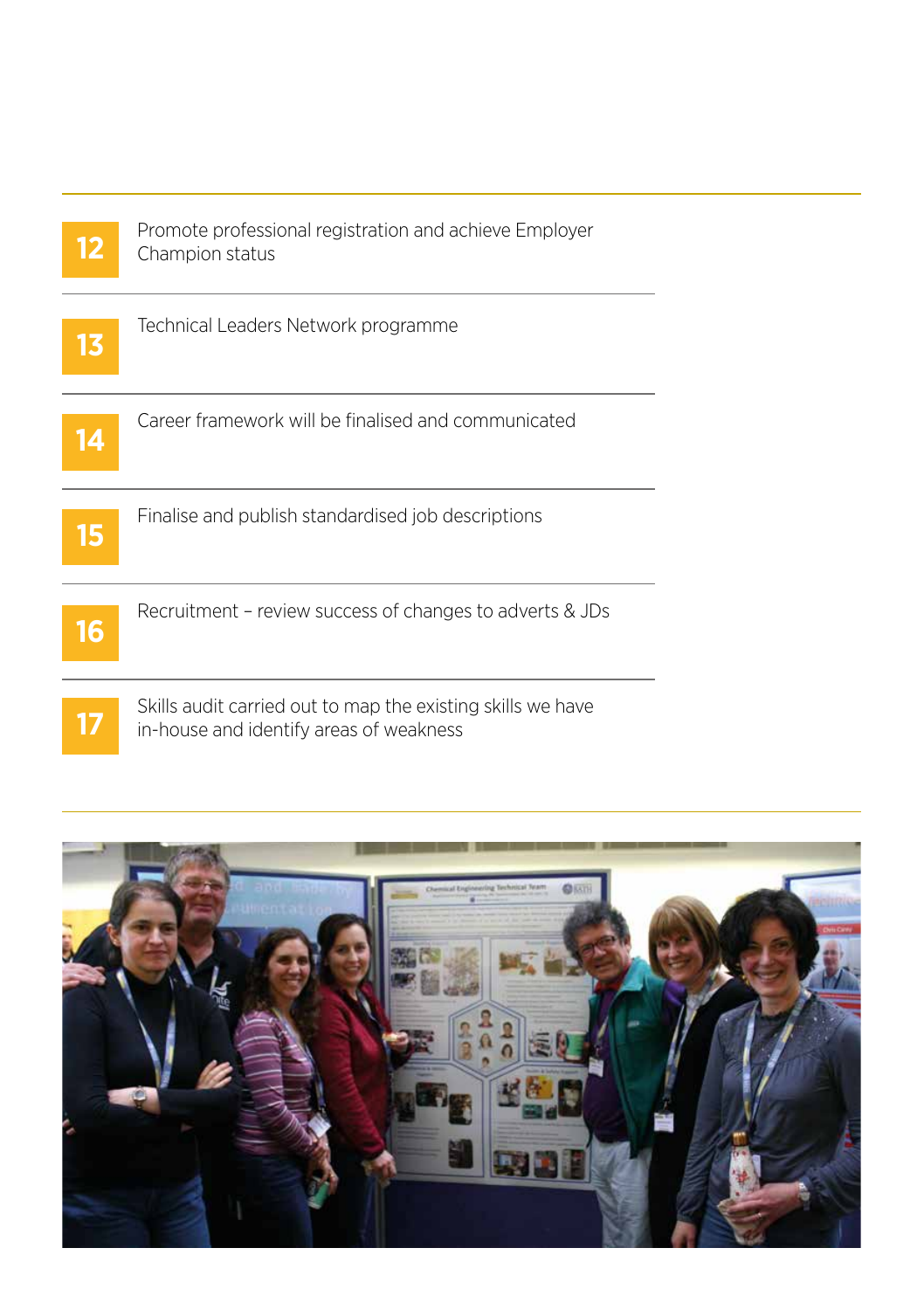| 18 | Investigate opportunities to enhance technical engagement<br>with widening participation/outreach                   |
|----|---------------------------------------------------------------------------------------------------------------------|
| 19 | Review effectiveness of SDPR process for technical staff                                                            |
| 20 | Promote and develop the range of CPD activities available to<br>technical staff to ensure development needs are met |
| 21 | Promote and develop our wellbeing programme for<br><b>Technical Staff</b>                                           |
| 22 | Explore opportunities for regional collaboration to share<br>ideas and best practice                                |
|    | Evaluate the effectiveness of the above actions for both<br>technical staff and service users                       |

"I'm really proud of this action plan, which shows the University is serious about delivering on its commitment to support technical staff. Seeing the progress made already towards the themes of the commitment has been exciting and I encourage all staff to get behind this to bring positive change for technicians."

### David Williams